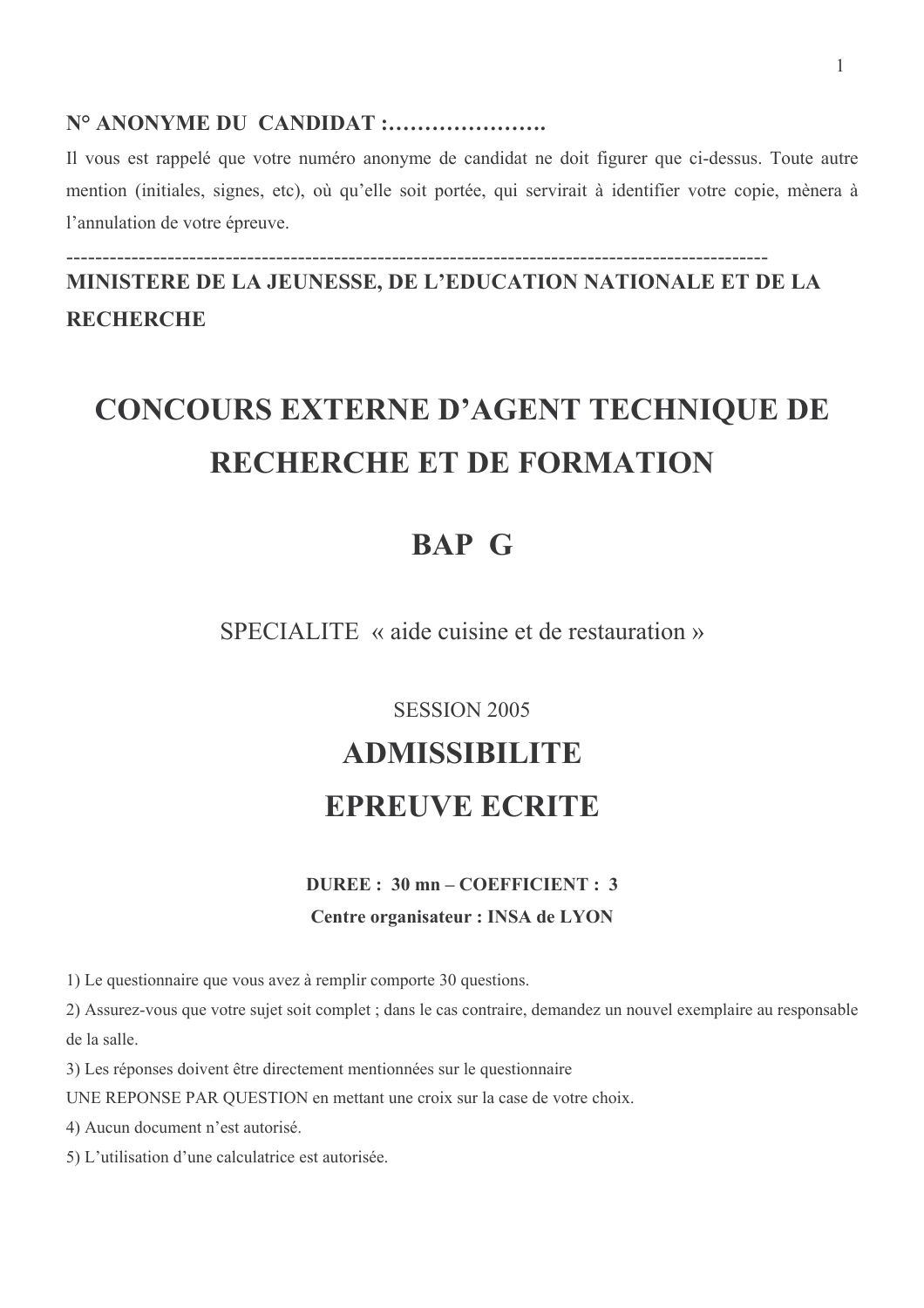La commission propose d'attribuer 1 point à chaque bonne réponse donnée, et d'enlever 0,5 point par mauvaise réponse.

Il n'y a qu'une bonne réponse par question.

# 1. Quand on parle d'une volaille PAC, cela signifie :

- O Prêt à courir
- $\circ$  Prêt à cuire
- O Produit issu de l'artisanat campagnard

# 2. Qu'est ce qu'un emploi ?

- O C'est lorsqu'on ajoute de la farine à de la matière grasse pour faire une pâte
- O C'est lorsqu'on chauffe de la farine et qu'elle forme une croûte colorée
- O C'est lorsque la farine est imprégnée d'eau et chauffée à 70°C, l'amidon épaissit

# 3. La levure de boulanger provoque une fermentation alcoolique lorsqu'elle est ajoutée à la farine

- O Vrai
- $O$  Faux

# 4. Les visiteurs de la cuisine doivent être équipés :

- O D'une tenue appropriée du genre kit jetable
- O S'ils sont en civil, il faut bien les surveiller pour qu'ils ne touchent à rien
- O Il suffit de leur donner des surchaussures
- O Si c'est l'heure de la pause, ils peuvent venir « casser la croûte » en cuisine avec la personnel.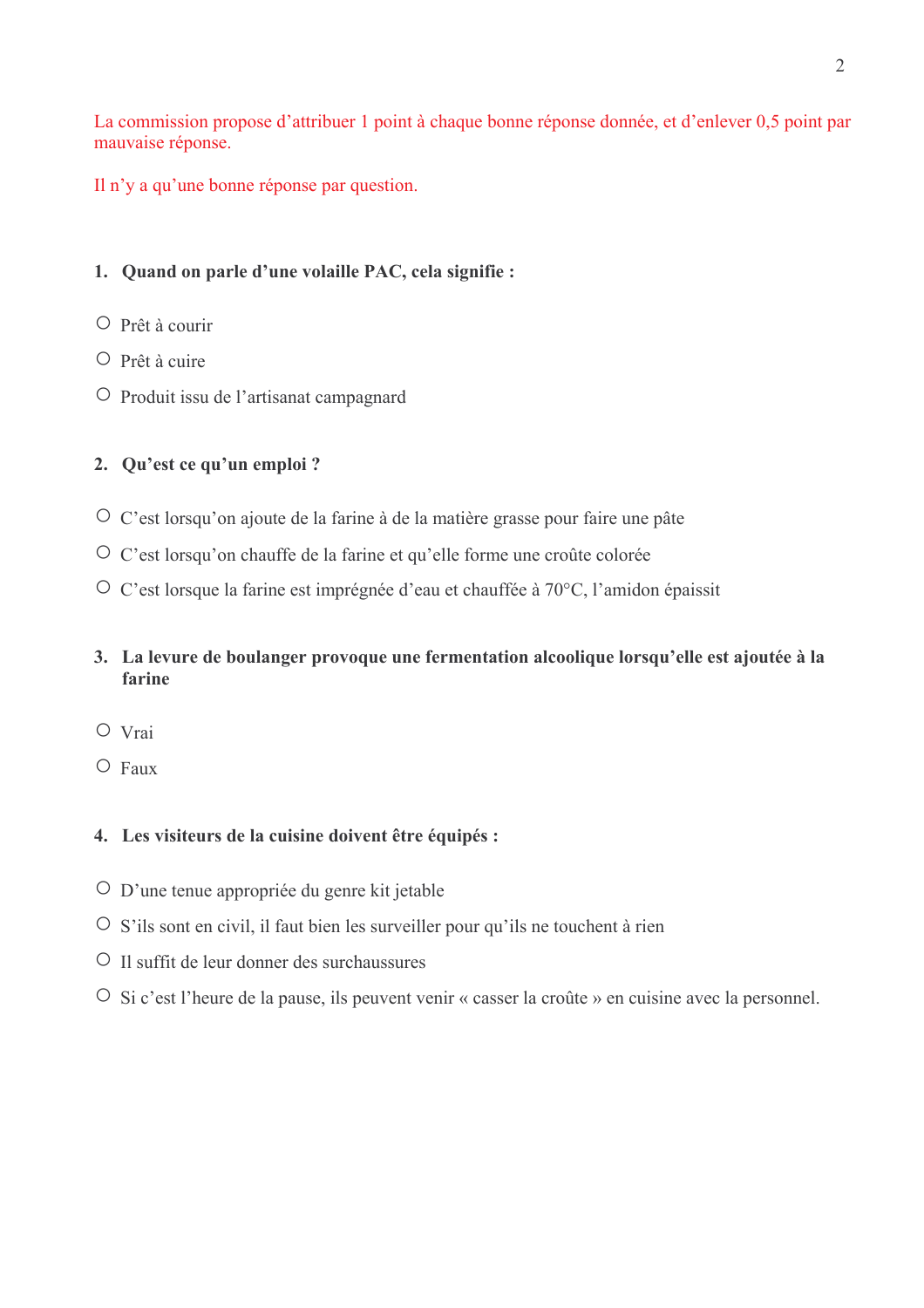# 5. Pour les fabrications, les préparations et le dressage, quelle protection mettez-vous sur la tête ?

- $\circ$  Un calot
- $\circ$  Une toque
- $\circ$  Une charlotte
- O Rien si les cheveux sont rasés.

### 6. Pour goûter un plat, que faites-vous ?

- O Vous goûtez avec la cuillère que vous vous réservez
- O Vous goûtez avec une cuillère propre ou une cuillère jetable
- O Vous goûtez avec un doigt à condition de vous être lavé les mains
- O Vous ne goûtez pas pour éviter tout risque.
- 7. Les porteurs sains sont des personnes contenant un germe sans développer la maladie conséquente à ce germe. L'OMS (l'Organisation Mondiale pour la santé) estime un pourcentage de porteurs sains de staphylocoques. Selon vous quel est ce pourcentage ?
- $O 5\%$
- $O$  15%
- $O$  30%
- $O\ 45\%$
- 8. Combien de techniques de pochage connaissez-vous ?
- $O<sub>1</sub>$
- $O<sub>2</sub>$
- $O<sub>3</sub>$
- $O_4$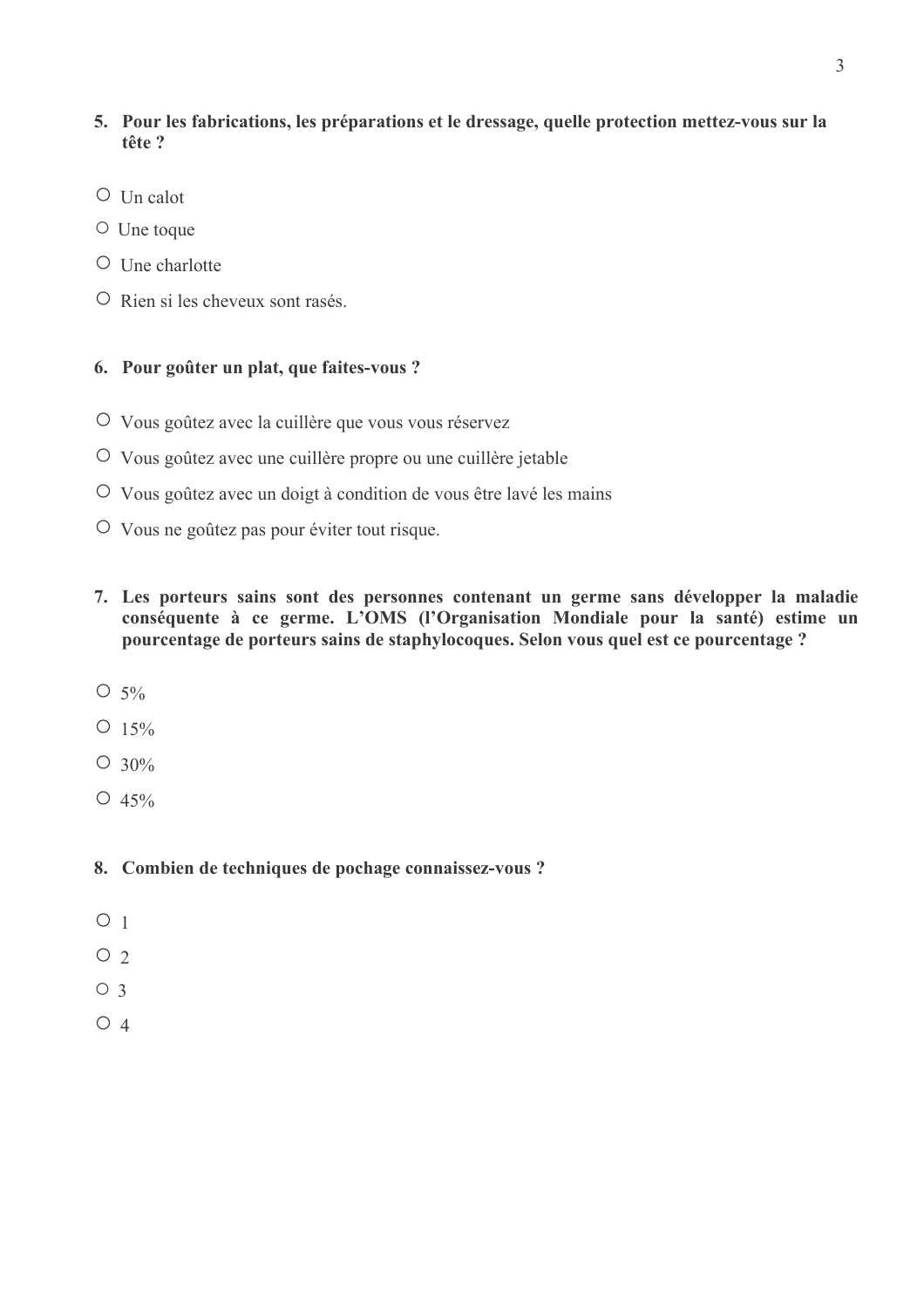# 9. Pour obtenir un litre de jaunes, combien d'œufs faudra t-il casser ?

- $\circ$  20
- $\circ$  32
- $\circ$  48
- $\circ$  54

## 10. Pour obtenir un litre de blanc combien d'œufs faudra t-il casser ?

- $\circ$  30
- $O_32$
- $\circ$  34
- $\circ$  36

#### 10. Indiquer le temps de cuisson d'un œuf dur

- $\circ$  6 à 7 min
- $O_9$ à 11 min
- $O$  12 min
- $\circ$  30 min

# 11. Parmi les ovoproduits commercialisés en restauration collective, lequel n'existe pas ?

- O Oeufs durs en saumure
- $\circ$  Oeufs durs en tube
- O Oeufs durs en rouleau surgelé

#### 12. Que doit-on retrouver sur l'étiquette d'un ovoproduit ?

O Nom de l'industriel, dénomination produit, état du produit, produits d'addition éventuels, poids, dlc, estampille

O Estampille, dlc, mode d'utilisation, poids

O Prix, n° du lot, nom de la personne qui a ramassé l'œuf, nom de la poule, nom de la mère de la poule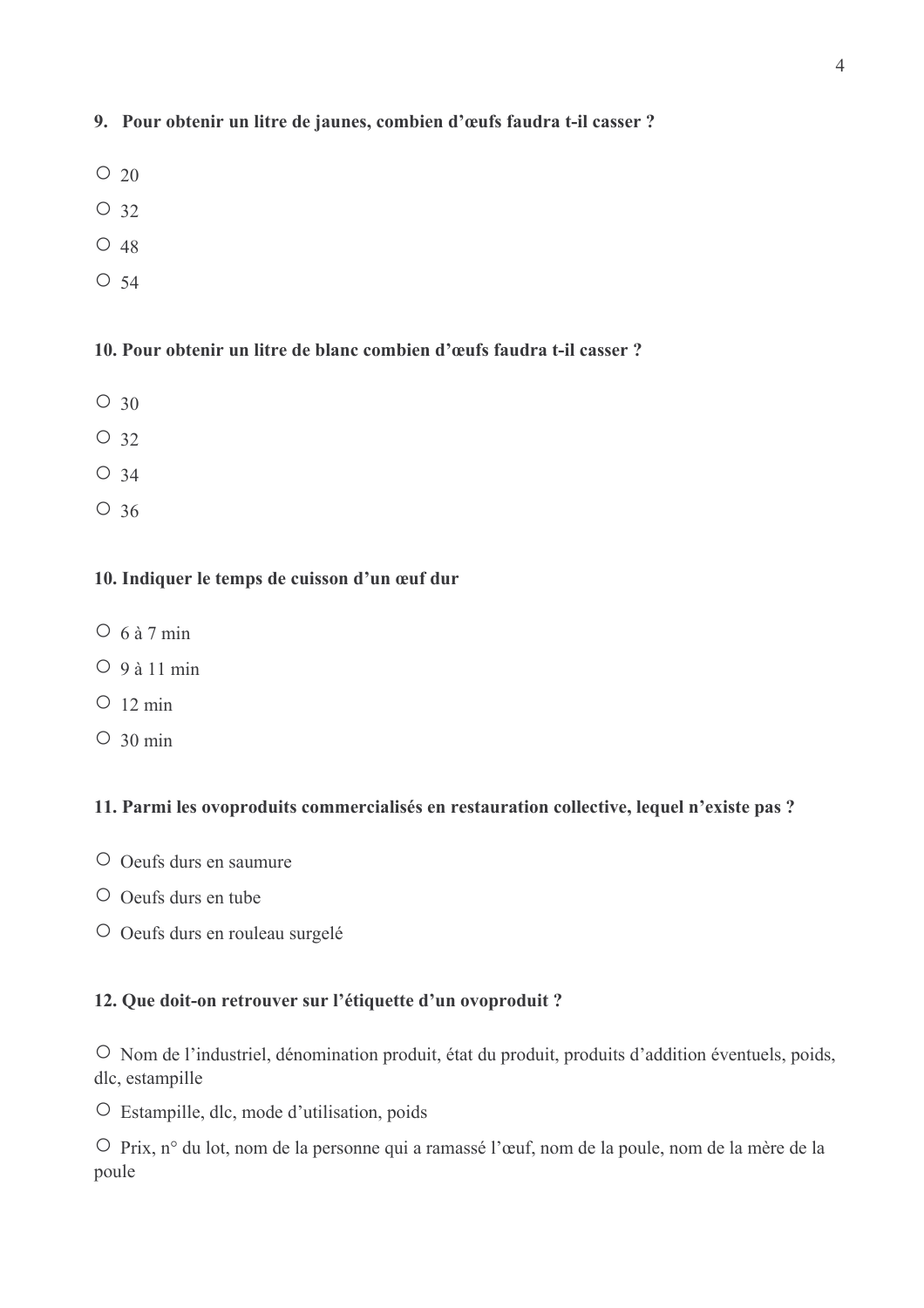# 13. Quels sont les critères principaux d'un nettovage efficace, et qui sont définis dans le cercle de Sinner.

- O La température, le temps, action de la machine, action de nettoyage
- O Rapidité, qualité de l'agent, qualité du produit, le degré de salissure
- O Température, temps, action chimique, action mécanique.

#### 14. Le plan de lutte contre les insectes et les rongeurs est obligatoire

- O Non, en revanche, il est fortement recommandé
- O Oui, il doit d'ailleurs être présenté lors des visites de la DSV(Direction des Services Vétérinaires)
- $\circ$  Non il n'y a aucune obligation
- $\circ$  Il suffit de mettre un chat au magasin. (ne pas oublier de le nourrir pendant les vacances)

#### 16. La température de lavage en machine est :

- $O\ 55^\circ$
- $O$  70 $^{\circ}$
- $O$  85°
- $O$  99°

### 17. La température de rinçage en machine à laver est :

- $\circ$  Pas plus de 60°
- $\circ$  70°
- $O 85^\circ$
- $O$  120 $^{\circ}$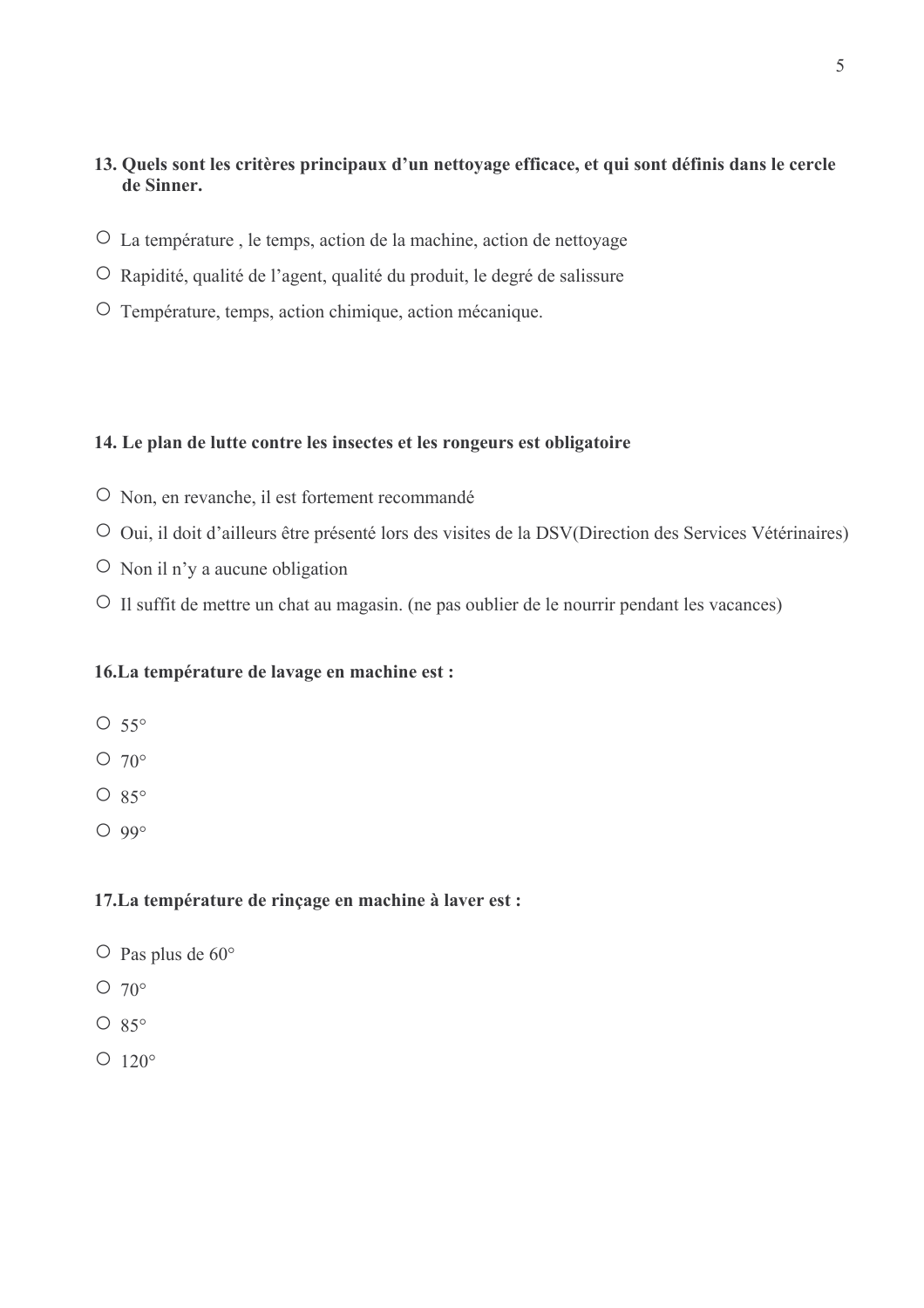#### 18. Sur l'emballage d'un produit d'entretien, la croix de St André correspond à :

- $\circ$  Un produit nocif
- $\circ$  Un produit toxique
- $\circ$  Un produit explosif
- $\circ$  Un produit inflammable

# 19.Il faut informer le responsable de cuisine de tout incident (coupure, plaie etc...) ou maladie infectiense

- O Faux, ma vie privée ne regarde que moi
- O Faux, mon responsable n'est pas médecin
- $\circ$  Vrai, il y a des risques de contamination
- $\circ$  Vrai, il aime bien tout savoir.

#### 20. On peut recongeler un produit à condition qu'il ne soit pas déballé.

- $O$  Vrai
- $\circ$  Faux

#### 21. Quel est le bon classement des opérations de nettovage des éléments démontables des appareils (grilles, pousse-talon, lame de cutter...)

- O Rincage, démontage, rangement, nettoyage, désinfection
- O Démontage, rinçage, nettoyage, désinfection, rangement
- O Démontage, nettoyage, désinfection, rinçage, rangement
- O Désinfection, rinçage, nettoyage, rangement.

#### 22. Les préparations conditionnées puis cuites sous-vide, prêtes à l'emploi, font partie de la :

- $\bigcirc$  1<sup>ère</sup> gamme
- $\circ$  3<sup>ème</sup> gamme
- $\circ$  5<sup>ème</sup> gamme
- $\circ$  D'une autre gamme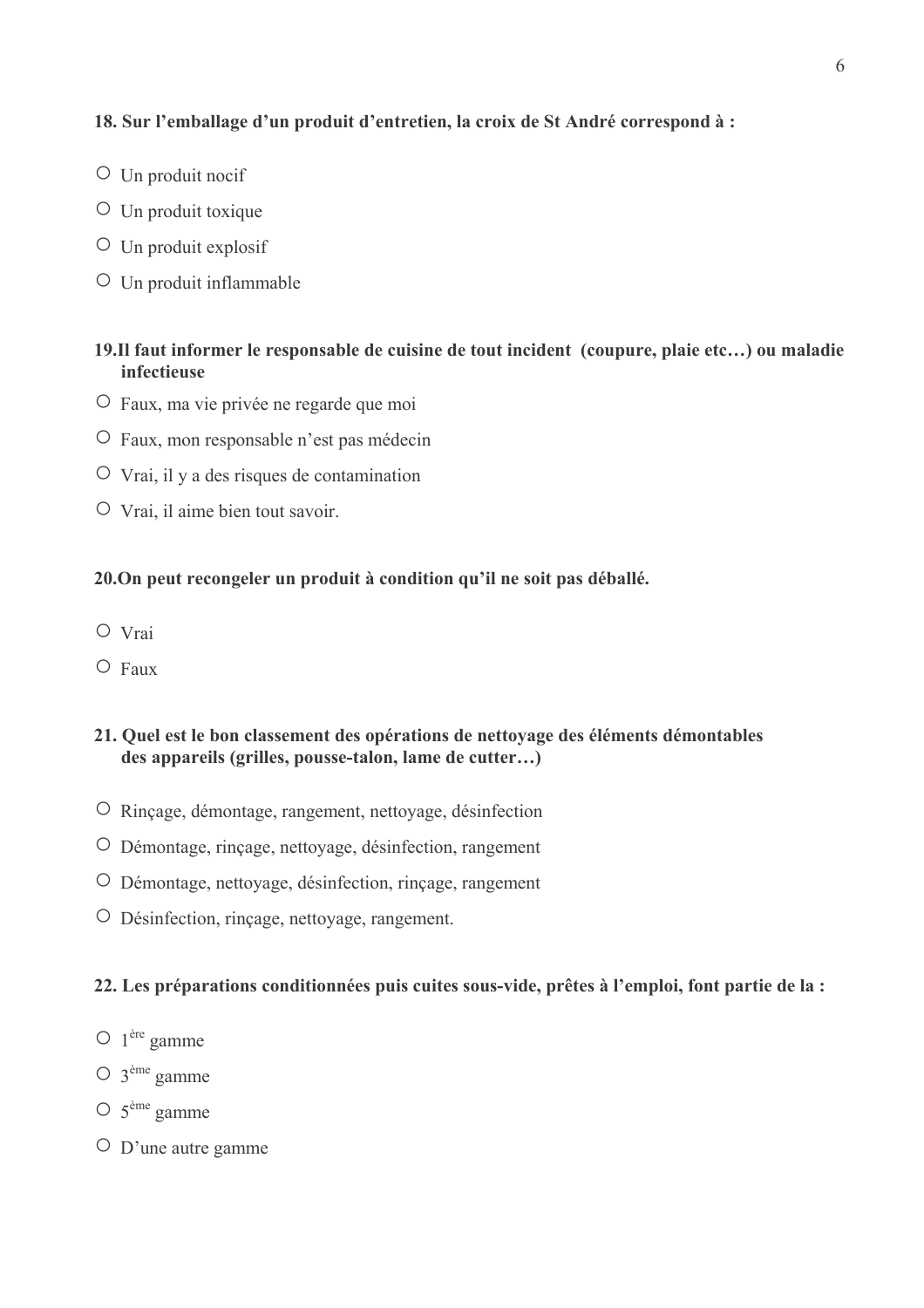#### 23. La fourme est un fromage :

- $O$  Pâte cuite
- $\overline{O}$  Pâte à moisissure interne
- $\circ$  Pâte molle
- O Ce n'est pas un fromage

# 24. Citez 5 facteurs qui influencent la multiplication microbienne

- O Temps, température, air ou absence, ph, Aw
- O Temps, température, oxygène ou absence, Th, Aw
- O Froid, temps, oxygène ou absence, Th, Aw

#### 25. Les salmonelles sont :

- $\circ$  Des maladies infectieuses
- $\circ$  Des toxines
- O Des bactéries
- O Aucune réponse ne convient
- 26. A partir de combien de cas présentant les mêmes symptômes et ayant consommé le même repas, peut-on parler des TIA collective ?
- $O<sub>1</sub>$
- $O<sub>2</sub>$
- $\circ$  10
- $\circ$  1000